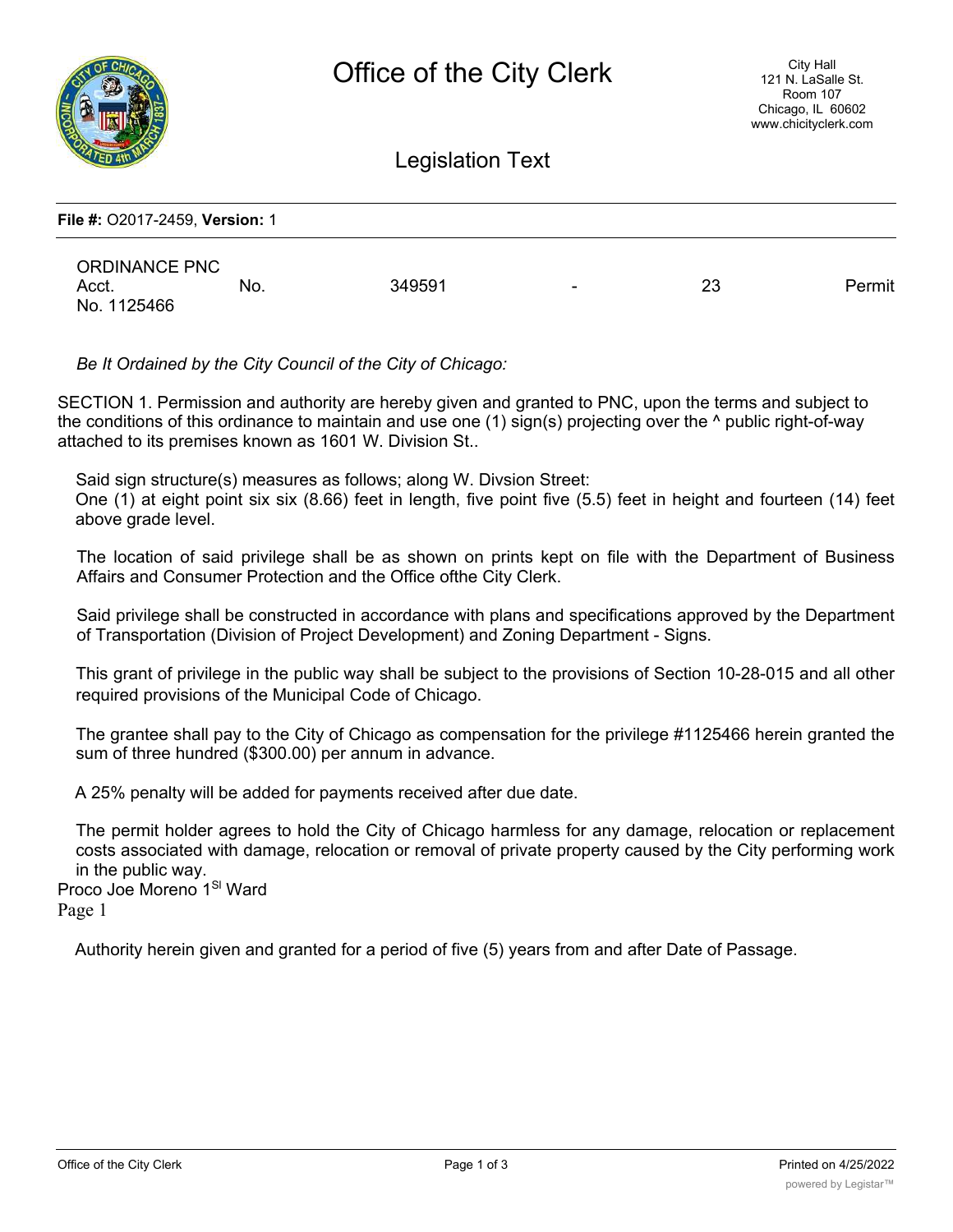(Page 2 of 3)

Department of Business Affairs and Consumer Protection Small Business Center - Public Way Use Unit City Hall - 121 N. LaSalle Street, Room 800 • Chicago, IL 60602 312-74-GOBIZ/312-744-6249 • (312) 744-1944 (TTY) http /Avww.cilvofchicago.org/bacp

**03/29/2017**

Alderman Proco Joe Moreno Ward # 01 City of Chicago City Hall, Room 300 121 North LaSalle Street Chicago, Illinois 60602

## **Re: An ordinance to use and maintain a portion of the public right-of-way for one (1) sign(s) for PNC, adjacent to the premises known as 1601 W. Division St..**

## **Dear Alderman Proco Joe Moreno:**

The applicant referenced above has requested the use ofthe public right-of-way for a sign(s). An ordinance has been prepared by the Department of Business Affairs and Consumer Protection-Small Business Center-Public Way Use Unit for presentation to the City Council. Because this request was made for properties located in your ward, as approved by you as per the attached, 1 respectfully request that you introduce the attached ordinance at the next City Council meeting.

If you have any questions regarding this ordinance, please contact Anthony Bertuca at (312) 744-5506.